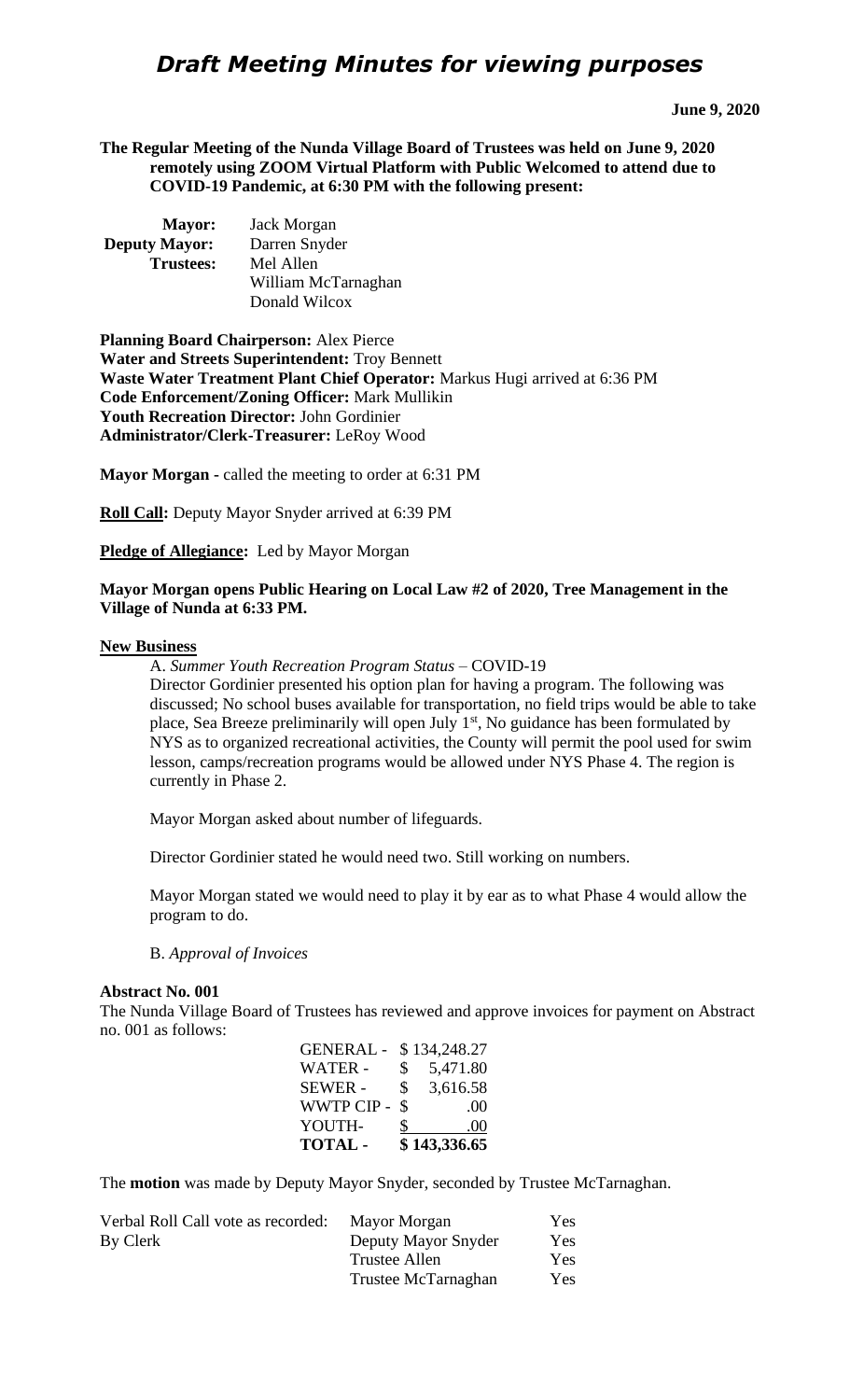## *Draft Meeting Minutes for viewing purposes*

Trustee Wilcox Yes

C. *Budget Modifications with H Fund* – WWTP CIP Administrator Wood stated the municipality has received reimbursement for invoices related to the WWTP CIP. These funds were placed into the H200 (Cash) account. Administrator Wood requested a portion of these funds be assigned accordingly:

| H3991 – Water Capital Projects | \$30,000.00 |
|--------------------------------|-------------|
| H1380.4 – Fiscal Agent         | \$7,500.00  |
| $H1440.4 - Engineering$        | \$22,500.00 |

## **Resolution no. 2020-026**

**BE IT RESOLVED,** that the Administrator/Clerk-Treasurer be authorized to make necessary budget modifications to the H Fund – Capital Improvement Projects Account as listed above. The **motion** was made by Mayor Morgan, seconded by Trustee Allen.

| Verbal Roll Call vote as recorded: | Mayor Morgan          | Yes |
|------------------------------------|-----------------------|-----|
| By Clerk                           | Deputy Mayor Snyder   | Yes |
|                                    | Trustee Allen         | Yes |
|                                    | Trustee McTarnaghan   | Yes |
|                                    | <b>Trustee Wilcox</b> | Yes |

D. *CDBG Drawdown No. 10: \$5,270.00*

#### **Resolution No. 2020-027**

**BE IT RESOLVED** that the Nunda Village Board of Trustees approve the bill for payment on CBDG No. 831HR350-18 Drawdown No. 10 in the amount of \$5,270.00 once funding has been received. The vendor listed is *J. Mann Construction* for work completed at one local residents' home-*Genova.*

The **motion** was made by Trustee Allen seconded by Trustee McTarnaghan.

| Verbal Roll Call vote as recorded: | Mayor Morgan          | Yes |
|------------------------------------|-----------------------|-----|
| By Clerk                           | Deputy Mayor Snyder   | Yes |
|                                    | Trustee Allen         | Yes |
|                                    | Trustee McTarnaghan   | Yes |
|                                    | <b>Trustee Wilcox</b> | Yes |
|                                    |                       |     |

**MOTION** to close Public Hearing on Local Law #2 of 2020, Tree Management in the Village of Nunda was made by Deputy Mayor Snyder, seconded by Trustee Wilcox.

| Verbal Roll Call vote as recorded: | Mayor Morgan          | Yes |
|------------------------------------|-----------------------|-----|
| By Clerk                           | Deputy Mayor Snyder   | Yes |
|                                    | Trustee Allen         | Yes |
|                                    | Trustee McTarnaghan   | Yes |
|                                    | <b>Trustee Wilcox</b> | Yes |

## **Resolution No. 2020-028**

**BE IT RESOLVED,** the Nunda Village Board of Trustees adopt Local Law No. 2 of 2020, Tree Management in the Village of Nunda.

The motion was made by Trustee Allen, seconded by Deputy Mayor Snyder.

| Verbal Roll Call vote as recorded: | Mayor Morgan          | <b>Yes</b> |
|------------------------------------|-----------------------|------------|
| By Clerk                           | Deputy Mayor Snyder   | Yes        |
|                                    | Trustee Allen         | Yes        |
|                                    | Trustee McTarnaghan   | Yes        |
|                                    | <b>Trustee Wilcox</b> | Yes        |

#### E. *Proclamation of Americana Days in Nunda for 2020*

Mayor Morgan to Proclaim July 11, 2020 as Americana Days in the Village of Nunda, in conjunction with the Nunda Historical Society, and whereas all citizens are invited to join in the Festive Events of the Day.